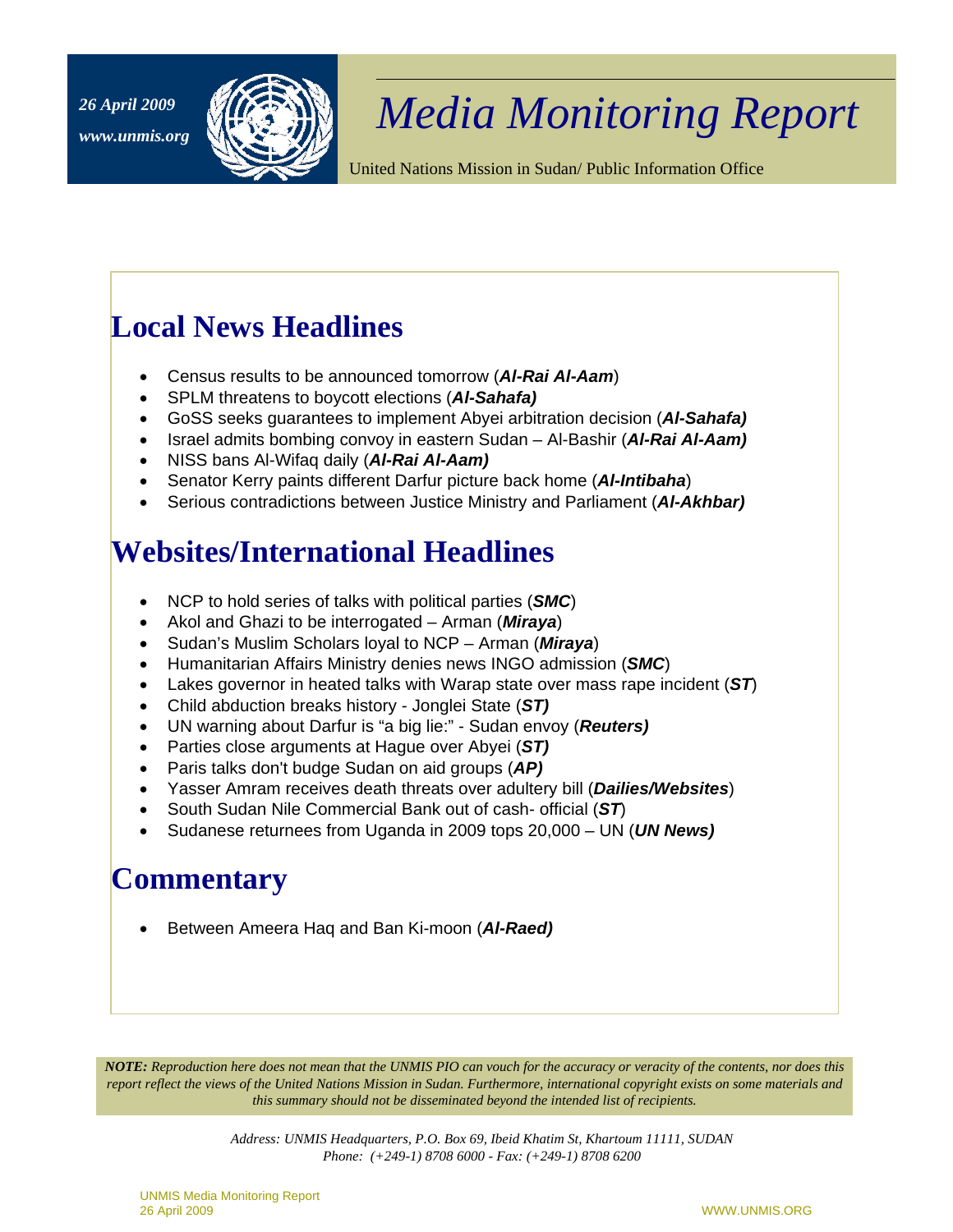# **Highlights**

### **Local Arabic and English Language Press**

#### **Census results to be announced tomorrow**

The Presidency's Population Census Council is to meet today to endorse the final census results which will be announced tomorrow, reports *Al-Rai Al-Aam*. Census Monitoring and Follow-up Committee Chairman Abdul Bagi Al-Gailani said there were no differences or obstacles that might defer their announcement tomorrow.

*Miraya* reports the National Elections Commission hinted that it might revise the electoral timetables if the announcement of the 5th population census results is delayed.

Meanwhile, FVP and SPLM Chairman Salva Kiir has instructed the SPLM Northern Sector official Yassir Arman to register SPLM with the Registrar of Political Parties within 72 hours.

#### **SPLM threatens to boycott elections, anticipates further deferment**

*Al-Sahafa* 25/4/09 reported the SPLM has voiced concerns over census results and has threatened to boycott elections if the results proved questionable. SPLM Secretary General Pagan Amum said it was unlikely that elections would take place in February and anticipated further deferment, citing pending North-South border demarcation issue and delay of census results. "NCP is delaying the announcement of the census results for fear of a reaction," Amum told a symposium organized by SPLM cadres in The Hague yesterday. GoSS VP Riek Machar, who also addressed the symposium, said SPLM would launch a 3-points initiative to resolve the Darfur crisis, adding the proposal would be shared with the international community, Sudan government and the Darfur movements. Machar has also announced GoSS offer to host Darfur peace talks in Juba.

#### **GoSS seeking US guarantees to implement Abyei arbitration decision**

*Al-Sahafa* 25/4/09 reported GoSS Presidency Affairs Minister Luka Biong yesterday left The Hague for US to seek guarantees and mechanisms to ensure implementation of a possible Abyei arbitration decision. "It is likely that the government will reject the arbitration tribunal ruling," he said. "Rejecting the decision by either side will lead to a crisis and will deal a major blow to the CPA," he added. Member of the SPLM delegation to The Hague Edward Lino has also shared Luka Biong's fears that the NCP might reject the arbitration decision, citing Sudan Government representative Al-Dirdiri Mohamed Ahmed's statements which, he said, lacked any reference to the NCP commitment to the expected Abyei arbitration decision.

#### **Israel admits bombing convoy in eastern Sudan – Al-Bashir**

*Al-Rai Al-Aam* reports President Al-Bashir said he was proud of being a solider, saying the army has been fighting rebels for long years to bar them from coming to power. "I am a soldier and I am proud of that. Politics is imposed on me," President Al-Bashir told **Al-Jazeera TV**. He said Darfur witnessed excesses and grievances but "they are not as serious as the hostile media is trying to portray".

Regarding the trucks convoy bombing in eastern Sudan, he said only one person survived the attack and some people were injured. He said the government's initial report indicated that the bombing was carried out by US aircraft but later Israel claimed responsibility of the attack.

**Page 2 of 9**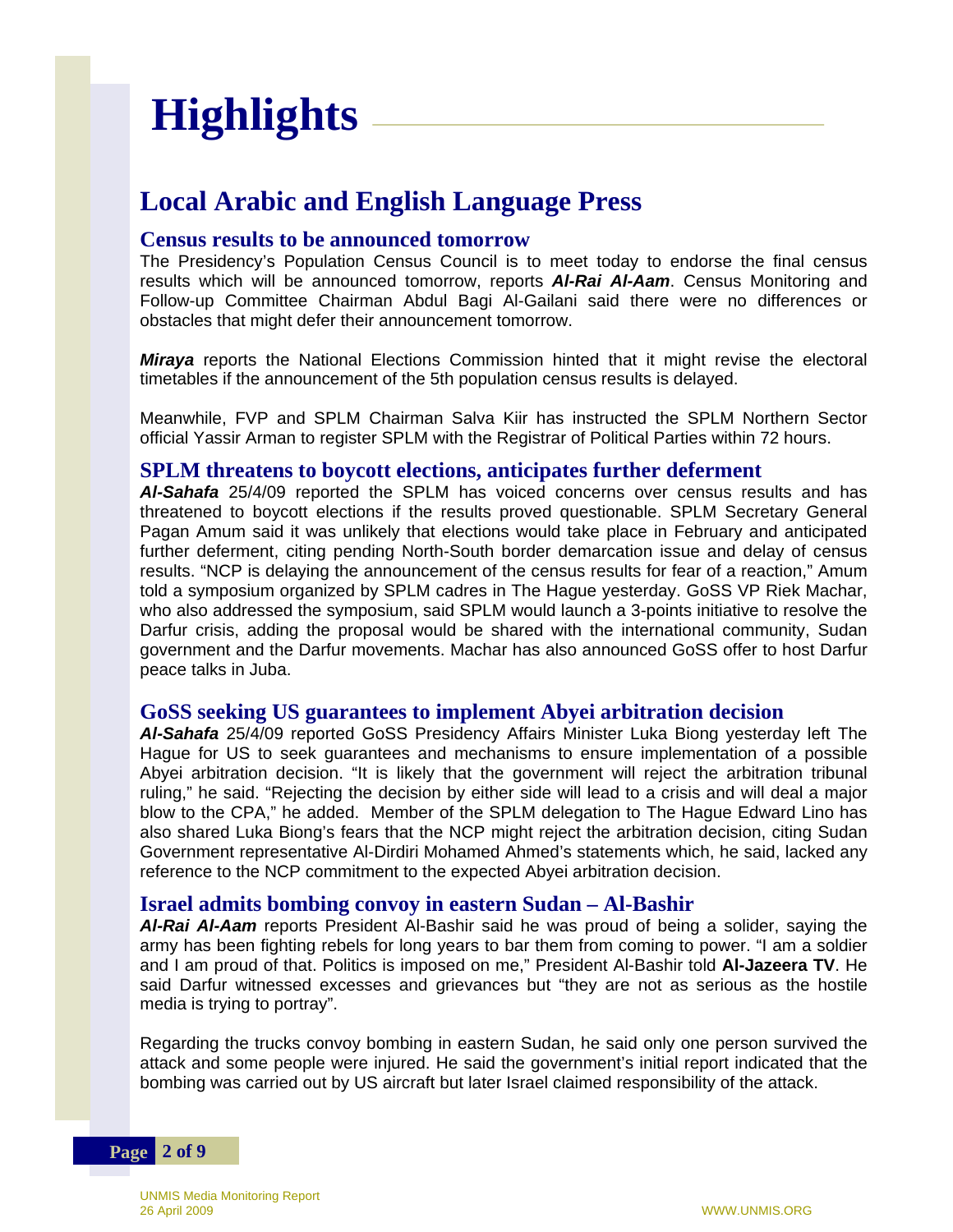On elections, he said he had requested the NCP not to nominate him as a presidential candidate and the request was backed by some NCP leaders but ultimately the motion was defeated.

He said Sudan was facing a danger and that the media was being used as a tool to carry out hostile activity. "We are not sensitive to criticism, but we will not tolerate incitement to sedition," he said.

#### **NISS bans Al-Wifaq daily**

Quoting the Sudanese Media Centre, *Al-Rai Al-Aam* reports NISS DG Gen. Salah Gosh has ordered the shut down of *Al-Wifaq* daily newspaper and also ordered its Editor-in-Chief Isaac Ahmed Fadullala to stop writing. The paper is accused of running a seditious editorial in its yesterday's issue. According to an informed source, the ban is effective as from today until further notice.

According to *Reuters*, Fadullalah, in the editorial has called for the killing of a senior official from the Sudan People's Liberation Movement, Yasir Arman, because of recent comments he made during a parliamentary discussion on a criminal law. Newspaper reports said Arman had objected to non-Muslims being subjected to Sharia law, specifically in reference to flogging as punishment for adultery.

#### **Senator Kerry paints different Darfur picture back home**

Informed US sources revealed that Senator John Kerry was back home with a different picture of the situation in Darfur, saying "it is not as bad as portrayed by the media" reports *Al-Intibaha.*

Also, the paper reports that the former US envoy to Sudan Andrew Natisios said the Darfur crisis was likely to be resolved after the South Sudan had seceded. Meanwhile, the present US envoy to Sudan, scott Gration is due in Khartoum on May 3 to convey proposals relating to the upgrading of the diplomatic representation between the two countries, lifting of economic sanctions and removal of Sudan from the list of states sponsoring terrorism. Natasios told a symposium in Washington that the US and the international community were seeking to ensure peaceful session of the Southern Sudan by 2011 to be followed by the resolution of the Darfur crisis. He indicated that Obama Administration was facing growing opposition from the Congress over intent to engage Khartoum in Dialogue.

However, *Al-Akhbar* reports Sudan government has downplayed Natasios' statements and described them as "personal". Presidential Media Adviser Mahgoub Fadul said Natasios' statement about the resolution of the Darfur crisis after the Southern Sudan has seceded was personal view. "The government will welcome whatever choice made by the southern Sudanese," he said.

#### **Serious contradictions between the Justice Ministry and the Parliament**

*Al-Akhbar* reports Justice Minister Abdul Basit Sabdarat as saying that proposed amendments in the criminal code have been submitted to the National Assembly for debate, noting that the Parliament was currently deliberating proposed amendments for the Criminal Procedures Act. Sabdarat said he was astonished by reports of amendments in the Criminal Act being deliberated by the Parliament.

However, the National Assembly's Justice and Legislation Committee Chairman Ghazi Suleiman said the National Assembly was currently deliberating proposed amendments for the Criminal Act.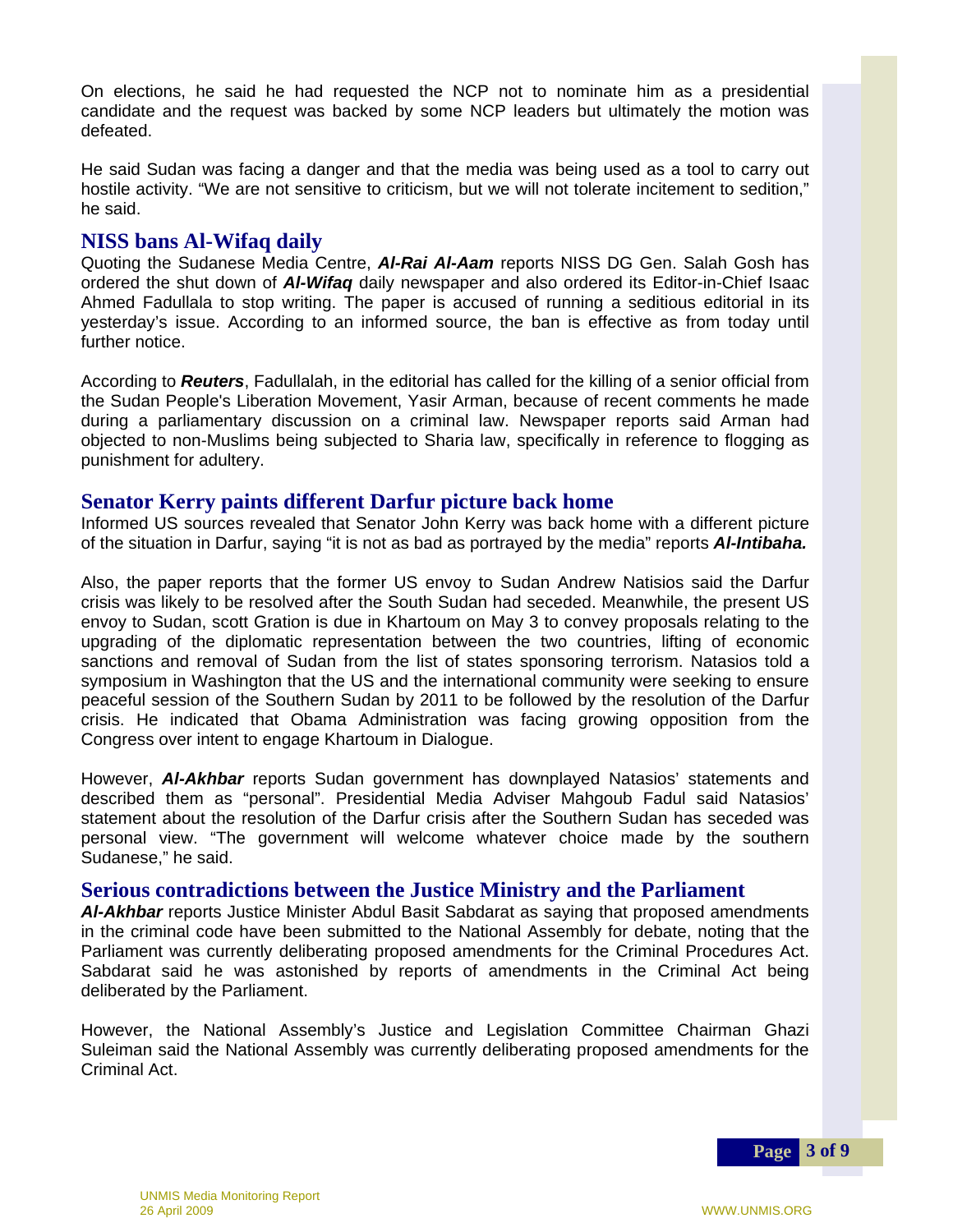## **Websites/International News Coverage**

#### **NCP to hold series of talks with political parties**

*Sudanese Media Centre* 25/4/09 - NCP plans to hold a series of meetings with political parties which are not members of the government of national unity. The purpose of the meeting is to exchange views on how to make Doha talks between the government and Darfur rebels a successful one. NCP Secretary for Mobilization Ibrahim Ghandour told (*smc*) that the proposed meetings would take place in the context of joint committees formed with political parties. He added that his party wants to conduct discussion with political parties to consolidate consensus on national issues and to give Doha talks the required political push.

#### **Akol and Ghazi to be interrogated - Arman**

*Miraya FM* 25/4/09 - SPLM Deputy Secretary General for Northern Sector, Yassir Arman, confirmed that the party's leading members, Lam Akol and Ghazi Suleiman, will soon be notified with the Political Bureau's decision to probe them.

Speaking to *Miraya FM* Arman said the investigation committee would submit its recommendations to the movement's Political Bureau immediately after the completion of its work. He also denied accusations of financial and administrative corruptions in the Northern Sector, adding Akol and Suleiman are trying to implement their own agenda which does not fall in the interest of the SPLM.

While speaking to *Miraya FM*, Mr. Akol said he discussed the issue of this group with the party's Chairman, Salva Kiir Mayardit, but the group managed to coax Kiir and controlled the situation from within, as he put it.

Mr. Kol pointed that he has not been officially informed of an investigation committee formed to probe him.

In a separate issue, Mr. Akol stated he is not in charge of sensitive and important files at the authority level, which does not mean he is marginalized within the movement's other institutions.

He further said he plans to run in the upcoming elections for any position except that of President of the Republic.

It is worth mentioning that earlier, the SPLM insisted on investigating Lam Akol and Ghazi Suleiman on the pretext of departing from the movement's official line following their declaration of support for President of the Republic, Omer Al Bashir concerning the International Criminal Court crisis.

#### **Sudan's Muslim Scholars loyal to NCP - Arman**

*Miraya FM* 25/4/09 - The Deputy Secretary General of SPLM for Northern Sector Yassir Arman has strongly criticized the Sudan's Muslim Scholars saying they are affiliated to the National Congress Party.

This came in reaction to the Scholars' call to put him on trial. Mr. Arman told *Miraya FM* that the concerned Scholars are not recognized, pointing that they only execute agendas of the NCP but not of Muslims. Yasser Arman reiterated that the punishment of flogging for adultery should not apply to Non-Muslims as stipulated in the Comprehensive Peace Agreement.

**Page 4 of 9**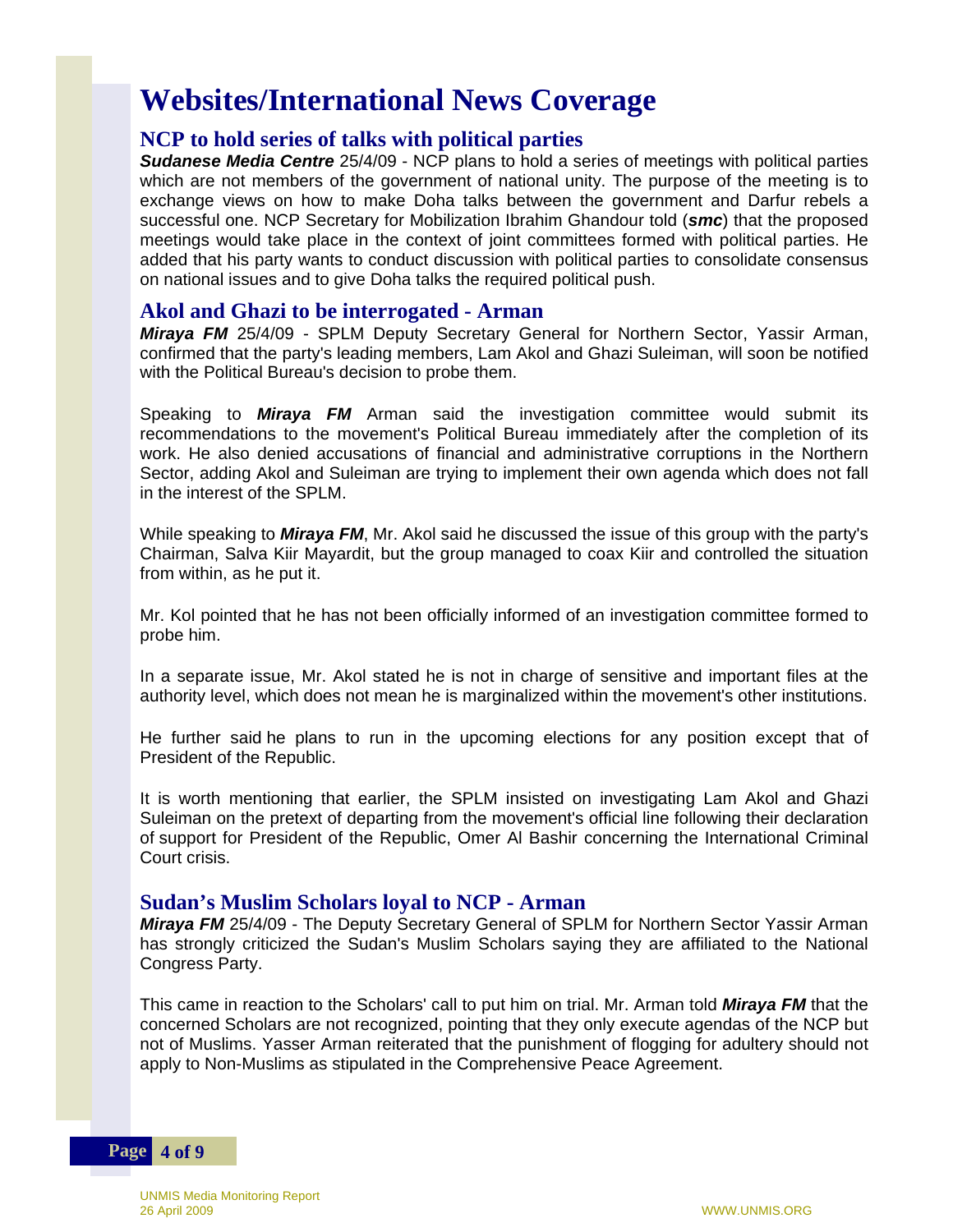#### **Humanitarian Affairs Ministry denies news INGO admission**

*Sudanese Media Centre*, 25/4/09 - The Ministry of Humanitarian Affairs denies knowledge that new INGOs have been allowed to enter into the country. Reliable sources in the Ministry told (*smc*) according to the Presidency's instructions, humanitarian work would be transferred to the national organizations under the "Sudanization" program.

#### **Lakes governor in heated talks with Warap state over mass rape incident**

*Sudan Tribune website*, 25/4/09 (RUMBEK) - The Lakes state Governor, Lieutenant General Daniel Awet Akot, traveled to Tonj South County of Warap state on Friday to lobby the state authority over a rape crisis that occurred last Tuesday at a rural village of Agugi for Tonj South County of Warap state.

Reportedly, Gok clan youth of Lakes State on Tuesday raped twenty-eight women and girls from the Bongo community, one of whom died, so Lakes officials are trying to assert their authority in the area until local authorities bring the accused youth to face justice.

Governor Awet was escorted by advisors comprising the gender advisor, security advisor and political advisor, together with the commissioners of two counties bordering Warap — Rumbek North County (Maper) and Cueibet County.

Teams from both Warap and Lakes state governments walked to Agugi village where the rape had taken place to talk to rape victims over there, said a source

Lakes State SPLM Secretary Samuel Mathiang Keer has strongly condemned the rape and seriously assured that the state executive will take more steps to bring accused youth to face justice and also has warned that the SPLM party will take this case ahead as a party case if the state executive fails.

 a cattle camp called Aleek leaving two people dead from both sides. The SPLM party official In a separate incident, two friendly groups belonging to Panyon clans took revenge on Friday at also condemned this revenge act carried out by Panguetkor against Pam-many clan.

Violence struck again Friday, when Warap state youth of Luac attacked Rumbek North County of Lakes, resulting in 40 people wounded and seven people dead as a result of the assault while vast numbers of cows were taken with the raiders from Warap.

Thereafter, active youth of Pakam in Rumbek North County (Maper) are still running after them to get back their cattle. "However, elders said it is too late to return back those cows," said a Lakes state lawmaker, Hon. Manyiel Ater. Nevertheless, Warap state authorities seem not to be happy with the incident, said a government official of Warap.

 launched a flashpoint assault into Warap territories to a place called Kolkou and Manyang-yic. Clans struck across state lines in late March as well, when youth of the Cueibet Gok clan The unexpected attack came after a conference in Cueibet County on March 20 at which members of parliament from each of the two states signed a framework for peace for two the states.

#### **Child abduction breaks history - Jonglei State**

*Sudan Tribune website*, 25/4/09 (BOR TOWN) — Three children, including a two-month old girl, are abducted at Panpandiar, the SPLA headquarters in Jonglei State, officials say. The armed gunmen killed three mothers in the abduction ever known to involve youngest kids on

**Page 5 of 9**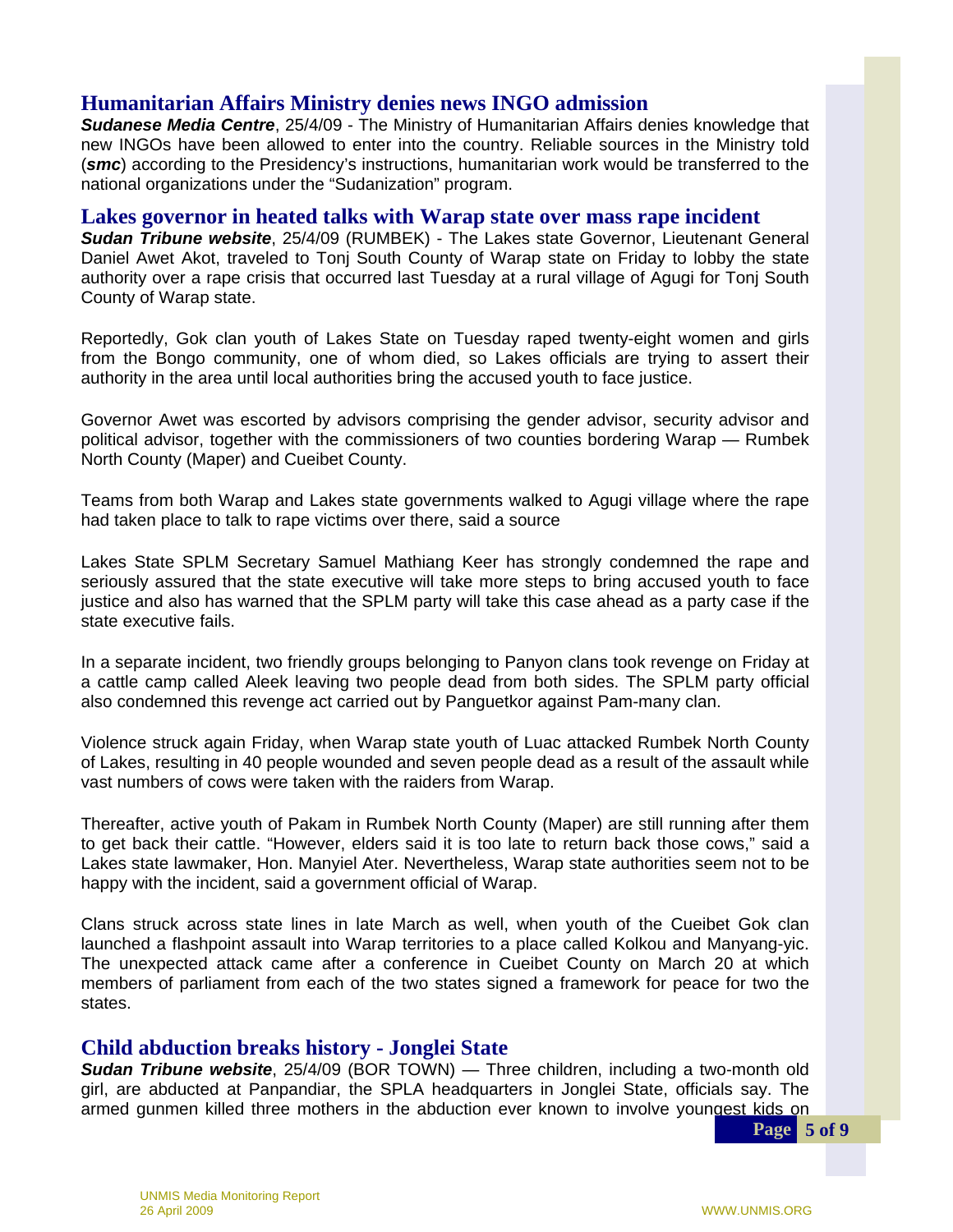Thursday, April 23. Panpandiar is seventeen kilometers on Bor – Juba road.

Bor County's Kolnyang Payam Civil Administrator Malith Manguk told reporters at Bor Civil Hospital on Saturday that the incident was a sign that Murle atrocities are totally inhuman.

One of the children – 5 months old girl bearing wounds on her left leg and arm, was abandoned by the abductors on continuously yelling and later found by men trying to rescue the children. She is being nursed of the injuries at Bor Civil Hospital. Her mother was also killed. The other two girls, one two-months-old kid and other two-years-old, remain at large.

Flanked by area Member of Parliament at Jonglei Assembly Hon. Ezra Mayom Ngok, Mr. Malith says the latest incident is alarming.

"The people of Southern Sudan and the international community can prove beyond doubt that this [Abduction] is totally inhuman," he said referring to the abduction of youngest kids.

Child abduction is a common occurrence in Jonglei State and Murle tribesmen are widely accused by neighboring communities. Murle also claim they sometimes buy children which is the verification that human remain a commodity in Jonglei state; either by abduction or the former.

Peter Crowly, the Director of UNICEF, South Sudan Program visited Jonglei this April and voiced concern about the raging insecurity and children safety. The government of the State represented by Deputy Governor Hussein Mar then says forceful disarmament is the only way out; a method opposed by Human Rights groups.

#### **UN warning about Darfur is "a big lie:" - Sudan envoy**

*Reuters*, 23/4/09 - The United Nations was lying when it said at least 1 million people in Sudan's conflict-torn Darfur region were in serious danger due to the expulsion of some foreign aid organizations, Sudan's U.N. envoy said on Thursday.

In a recent report to the U.N. Security Council, Secretary-General Ban Ki-moon warned that the decision to expel 13 foreign and three domestic humanitarian aid organizations had put "over 1 million people at life-threatening risk" in Darfur.

Sudan's U.N. ambassador, Abdalmahmoud Abdalhaleem, dismissed the report. "It's a big lie," he told reporters when asked about Ban's estimate. "They are very good at dramatizing things. You will never find a report coming out of this body saying something positive about the situation." He said there were no problems in Darfur and that "everything is positive." "There is now calm in Darfur," Abdalhaleem said. "No starvation." The United Nations has said the expelled aid groups accounted for more than half of the aid distribution capacity in Darfur. That, Abdalhaleem said, was another "big lie." "The volume is 4.7 percent," he said, referring to the amount of aid the 16 groups were responsible for.

A joint U.N.-Sudanese assessment of the situation in Darfur found that the removal of the aid personnel there had created a gap in the delivery of supplies and services across Darfur, an area roughly the size of France.

The Sudanese envoy said other aid agencies that were committed to humanitarian ideals were welcome to come to Darfur to help fill the aid distribution gap. Khartoum dailies also widely circulated the Ambassador's remarks.

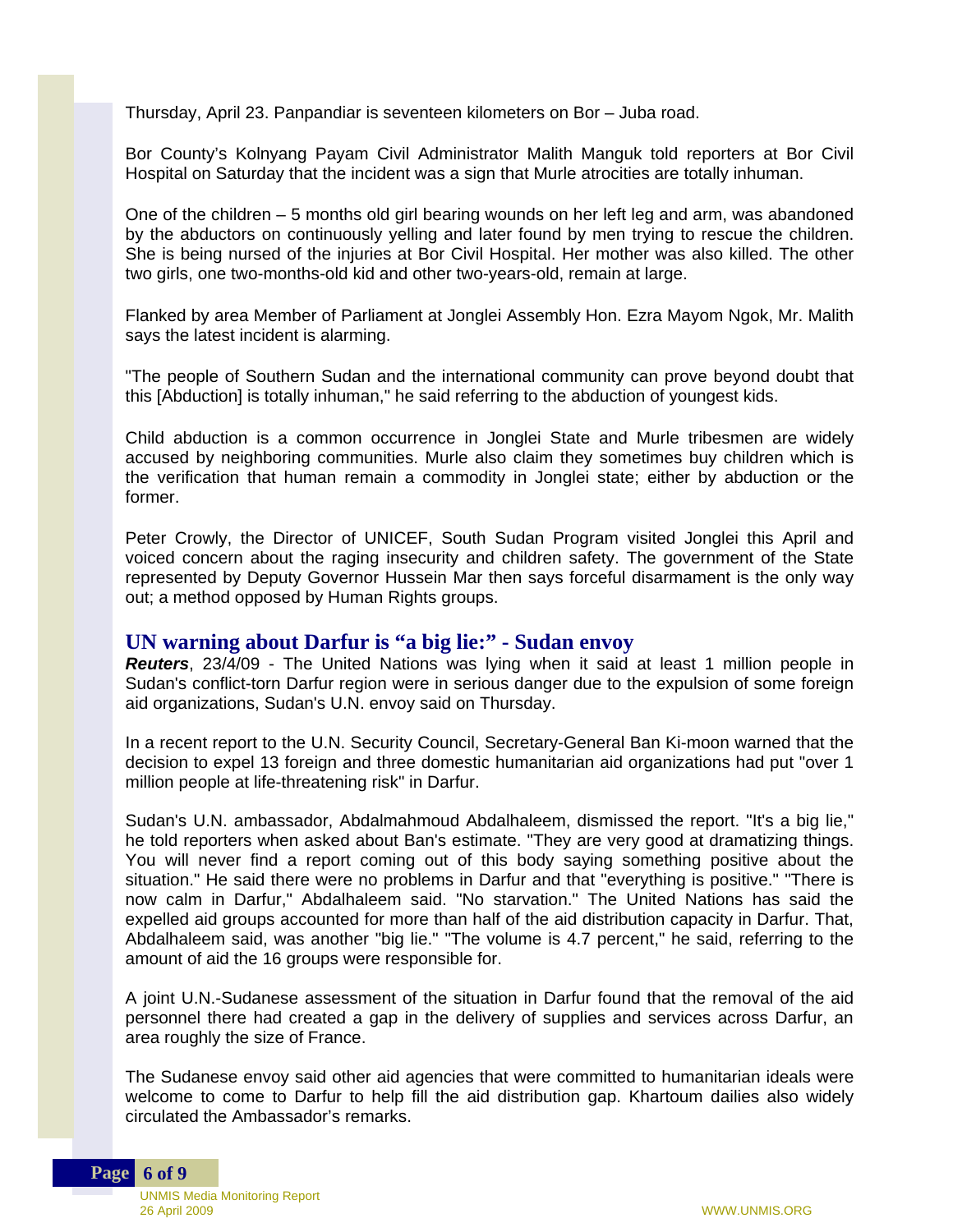#### **Parties close arguments at Hague over Abyei.**

*Sudan Tribune website*,24/4/09 – Debate ended Thursday in the arbitration case over the disputed Abyei region after heated exchange in which lawyers presented widely different interpretations of the evidence and treaty at issue. Lawyers representing the Sudan People's Liberation Movement and the Government of Sudan, presented witnesses and other evidence Tuesday and Wednesday on the delimitation of the boundary for the region, with vast areas being contested between the two claimants.

The five-member tribunal will make a decision within 90 days, either to validate the Abyei Boundary Commission (ABC) whose ruling had been rejected by the Government of Sudan, or reject the ABC for exceeding its mandate, and hence delimit a new boundary. "We have every confidence in them," Minister for Presidential Affairs Luka Biong Deng (SPLM) said of the judges, in a phone interview Wednesday with Sudan Tribune.

 "The underlying issue is whether the arbitral tribunal (the ABC) exceeded or failed to exercise the authority that the parties granted to it," said Alain Pellet, representing the Government of Sudan during the concluding session yesterday.

Minister Luka Biong noted that the arbitration itself was "a recognition that we have failed to implement the very agreement that we signed; a recognition that as Sudanese we have failed to find even a mechanism to implement the provisions of the CPA; a recognition that we can not actually provide justice and peace to our people."

Ultimately, if the tribunal chooses to validate the boundary report of the ABC experts, then it will not have to demarcate anything itself. This clearly was the rhetorical aim of Gary Born's final presentation to the judges.

Born characterized the whole ABC process as "a striking example of how internal dispute resolution should work," also recalling that at no point during the ABC process had the government objected to the composition of the panel of experts nor to their work, and had solemnly committed to abide by their determination.

The lawyer, whose work elicited considerable satisfaction from Luka Biong, lauded the ABC experts for producing "an impressive report," which "deserves our respect and our honour."

On the contrary, Pellet belittled the ABC report for the manner in which it divided the Abyei area's vast, disputed grasslands where nomads had allegedly exercised either primary, secondary, or equal rights to grazing, water points and transit routes. He criticized the experts for making a "pseudo-legal decision" based on fabricated principles of equitable distribution of secondary rights.

At the close of the session, Ambassador Dirdeiry Mohamed Ahmed for the government and SPLM Deputy Chairman Riak Machar thanked the tribunal.

Machar said, "The SPLM/A wants to affirm to this Tribunal its commitment to implement your decision and hopes that the Government of Sudan will also honor its commitment to implement your final award."

#### **Paris talks don't budge Sudan on aid groups**

*AP* 23/4/09 - French and British negotiators failed at talks this week to persuade Sudan to allow expelled aid groups back into Darfur, officials said Thursday.

"These NGOs are not going to be let back into Sudan," Nafie Ali Nafie, adviser to President Omar al-Bashir on Darfur issues, said on France-24 television Thursday.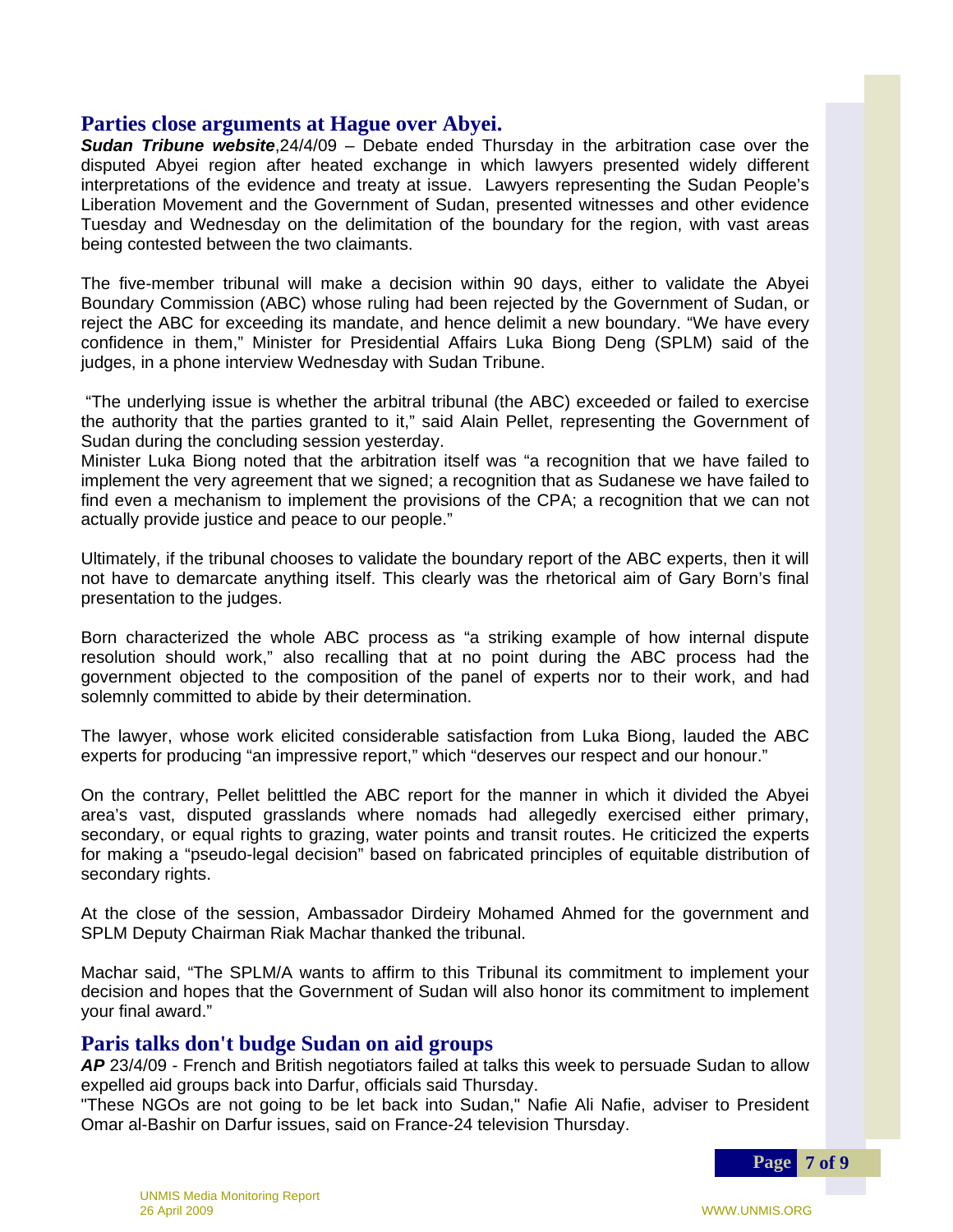French and British diplomats met on Tuesday with a Sudanese delegation in Paris to discuss the humanitarian situation in the western Darfur region and the Sudanese peace process. The European officials expressed concern about worsening conditions for refugees and urged Sudan to allow 16 foreign and local aid groups back into Darfur, according to the French Foreign Ministry.

"We have huge evidence that (the aid groups) have been messing around with our interests and security," he Nafie.

"We don't see any good reasons whatsoever for the groups to be a point of difference ... between us and other countries," Nafie said.

Nafie insisted that the aid groups remaining in the region were sufficient to take care of refugees' needs.

A French diplomat said that despite hopes for progress, this week's talks produced no breakthroughs and that the Sudanese delegation stuck to the government's long-held positions on aid groups and other issues. The diplomat spoke on condition of anonymity because of the sensitivity of the closed-door discussions.

The failure of this week's talks is a frustration for France, which has played an active role in diplomatic efforts with Sudan over Darfur

#### **Yasser Amram receives death threats over adultery bill**

(*Dailies/Website*)24/4/09— The head of the largest opposition blocs in the Sudanese National Assembly came under fire after a stand-off over legislation setting the penalties for adultery.

The debate over draft criminal law has bitterly divided the legislature, partly because the adultery legislation is directly linked to provisions of Shari'a Islamic law.

Yasser Arman, chairman of Sudan People's Liberation Movement (SPLM) caucus in the parliament, objected to the Shari'a provisions included in the draft law on adultery during a Tuesday session of parliament.

Arman was articulating the position of the SPLM, which believes that Shari'a law should not apply to non-Muslims.

Arman said that "some different societies who may not see adultery as a crime".

The SPLM official was interrupted by some legislators and sharp exchanges took place with pro-government parliamentarians. He described as those opposed to his views as "an act of terrorizing".

The head of the ruling National Congress Party (NCP) bloc Ghazi Salah Al-Deen said that adultery is a crime for Muslims and tribal traditions.

"Any political argument put forward by any member or political party we are ready for it" Al-Deen said.

The adultery crime under the new law is punishable by stoning to death for married males or females and 100 lashes for non-married individuals.

Since the parliament debate, pro-government media reports have implied that Arman, who is himself a Muslim, is guilty of apostasy — a crime punishable by death under Sudanese law.

"This now has created a very bad position for Yasser. He is being terrorized right now in Khartoum," said Ruben Marial Benjamin, a political affairs officer at the Government of Southern Sudan Mission, in Washington.

"His life is being threatened by the hardliners in the NCP," said Benjamin, referring to the ruling National Congress Party.

Benjamin, who is also Deputy Head of Mission, added that imams in Khartoum are expected to issue a Fatwa against Arman on Friday, broadcast on the official television.

Under Comprehensive Peace, Islamic Shari'a law is to remain applicable in the North and parts of the constitution are to be rewritten so that Shari'a does not apply to any non-Muslims throughout the Sudan.

#### **South Sudan Nile Commercial Bank out of cash- official**

*Sudan Tribune website 23/4/09* — Southern Sudan based Nile Commercial Bank (NCB) has

UNMIS Media Monitoring Report 26 April 2009 WWW.UNMIS.ORG

**Page 8 of 9**